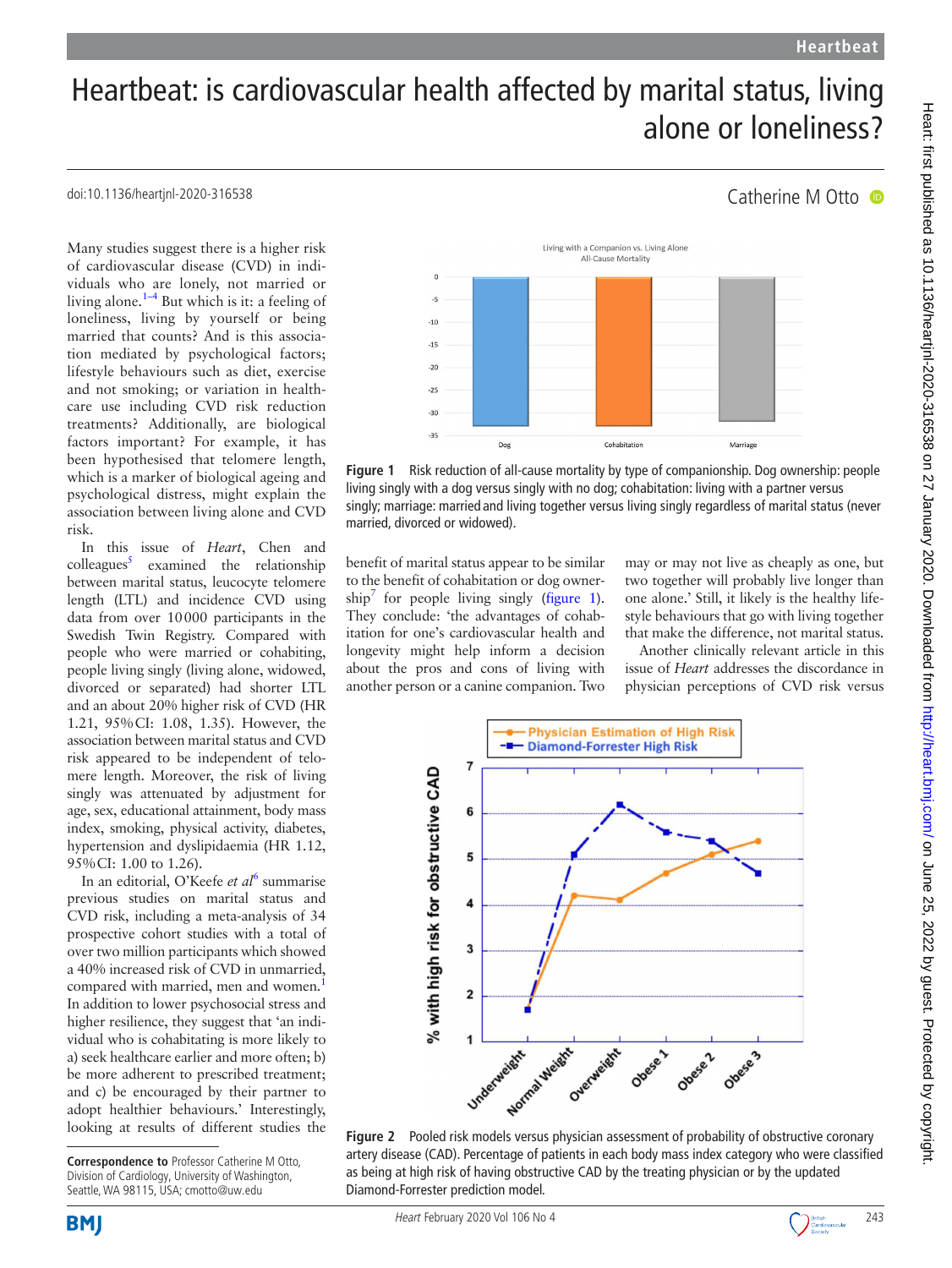

<span id="page-1-0"></span>**Figure 3** Forest plot of multivariable predictors of overall survival. HRs, 95% confidence limits and p values from the multivariable analysis are illustrated. AF, atrial fibrillation; AVR, aortic valve replacement; CHF, congestive heart failure; LAVi, left atrial volume index; MR, mitral regurgitation; RV, right ventricular.

actual risk for patients who are overweight or obese.<sup>8</sup> Litwin and colleagues used data from the Prospective Multicenter Imaging Study for Evaluation of Chest Pain trial including over 10000 patients, approximately half of whom were obese, who had stable symptomatic coronary artery disease (CAD). In addition to stress and coronary imaging data, CVD outcome data were used to compare physicians' clinical impression of risk versus actual CVD risk stratified by body mass index (BMI). Although physicians' clinical impression of risk increased progressively for patients with a higher BMI, actual CVD risk was highest for overweight (not obese) patients ([figure](#page-0-1) 2). For each 10% increase in the Diamond-Forrester probability of CAD, the adjusted OR for obstructive CAD was 1.5 (95% CI 1.4 to 1.5) in patients with a BMI  $<$ 35 kg/m<sup>2</sup>, but only 1.2 (95% CI 1.1) to 1.3) in those with BMI  $\geq$ 35 kg/m<sup>2</sup> (interaction p<0.001). The authors conclude 'Obesity is very common in contemporary

populations undergoing CAD evaluation and higher degrees of obesity are associated with substantial differences in risk factor burden, symptoms and pretest risk assessment. Discordances exist between physician assessment of risk, pooled risk scores and actual event rates that are more pronounced as BMI rises.' These data suggest that clinical risk prediction rules need to be recalibrated to reflect our current, increasingly overweight and obese, populations.

Atrial fibrillation (AF) is present in up to 35% of adults with aortic stenosis (AS) yet it has been unclear if this simply is due to the overlapping incidence of two common diseases in the elderly or whether AF is a marker of AS disease severity. In a cohort of 1847 patients with severe AS, of whom 16% were in AF, Zhang and colleagues<sup>9</sup> found a lower survival rate at 5 years in those with AF compared with those in sinus rhythm (age-adjusted and sex-adjusted HR=1.66 (1.40 to 1.98), p<0.0001). However, on multivariate



<span id="page-1-1"></span>**Figure 4** Holistic assessment of patients with suspected myocardial injury. ACS, acute coronary syndrome; AMI, acute myocardial infarction.

analysis with correction for age, symptoms, mitral regurgitation, right ventricular function, left atrial size and aortic valve replacement, AF was not an independent predictor of mortality (HR=1.02 (0.84 to 1.25),  $p=0.81$ . ([figure](#page-1-0) 3). The authors conclude that 'Symptoms in patients with severe AS and AF may be better attributed to AS. Presence of AF should prompt evaluation for associated structural heart diseases which, when present, further increase risk of mortality without aortic valve replacement.'

A point-counterpoint set of editorials in this issue of *Heart* debates the role of high-sensitivity cardiac troponin (hs-cTn) measurements in clinical practice. $10^{-11}$ Collinson *et al*<sup>10</sup> discuss their concerns with the troponin measurements in the CHARIOT (Current Threshold for Diagnosis of 'Abnormality', Including Non-ST Elevation Myocardial Infarction, Using Raised Highly Sensitive Troponin Appro-priate for a Hospital Population) study.<sup>[12](#page-2-7)</sup> They emphasise that: 'It is important to remember that hs-cTn assays are extremely sensitive for myocardial injury, and that myocardial injury does not always (in fact most often), does not equate acute myocardial infarction (MI). The diagnosis of MI remains clinical but the diagnostic process should be circular rather than linear, as illustrated in [figure](#page-1-1) 4.' Mariathas and Curzen<sup>11</sup> agree that troponin tests can be used to rule-out MI but caution that the manufacturer listed 99th centile level is 'not the 'true' 99th centile for all comers at a hospital, despite the fact that in the vast majority there was no clinical suspicion of MI or myocardial injury.' That conclude that given the results of the CHARIOT study, 'we call into question whether using troponin assays outside this clinical context is of real clinical value in most cases, particularly outside the context of a history of cardiac chest pain?'

The *Education in Heart* article in this issue $^{13}$  $^{13}$  $^{13}$  reviews the anatomy, pathophysiology, complications and indications for intervention for atrial and ventricular septal defects, as well as patent ductus arteriosus.

The *Image Challenge* question<sup>14</sup> asks you to make the diagnosis from a colour M-mode echocardiographic tracing; historical perhaps, but illuminates the pathophysiology.

## **Contributors** All authors contributed.

**Funding** The authors have not declared a specific grant for this research from any funding agency in the public, commercial or not-for-profit sectors.

**Competing interests** None declared. **Patient consent for publication** Not required.